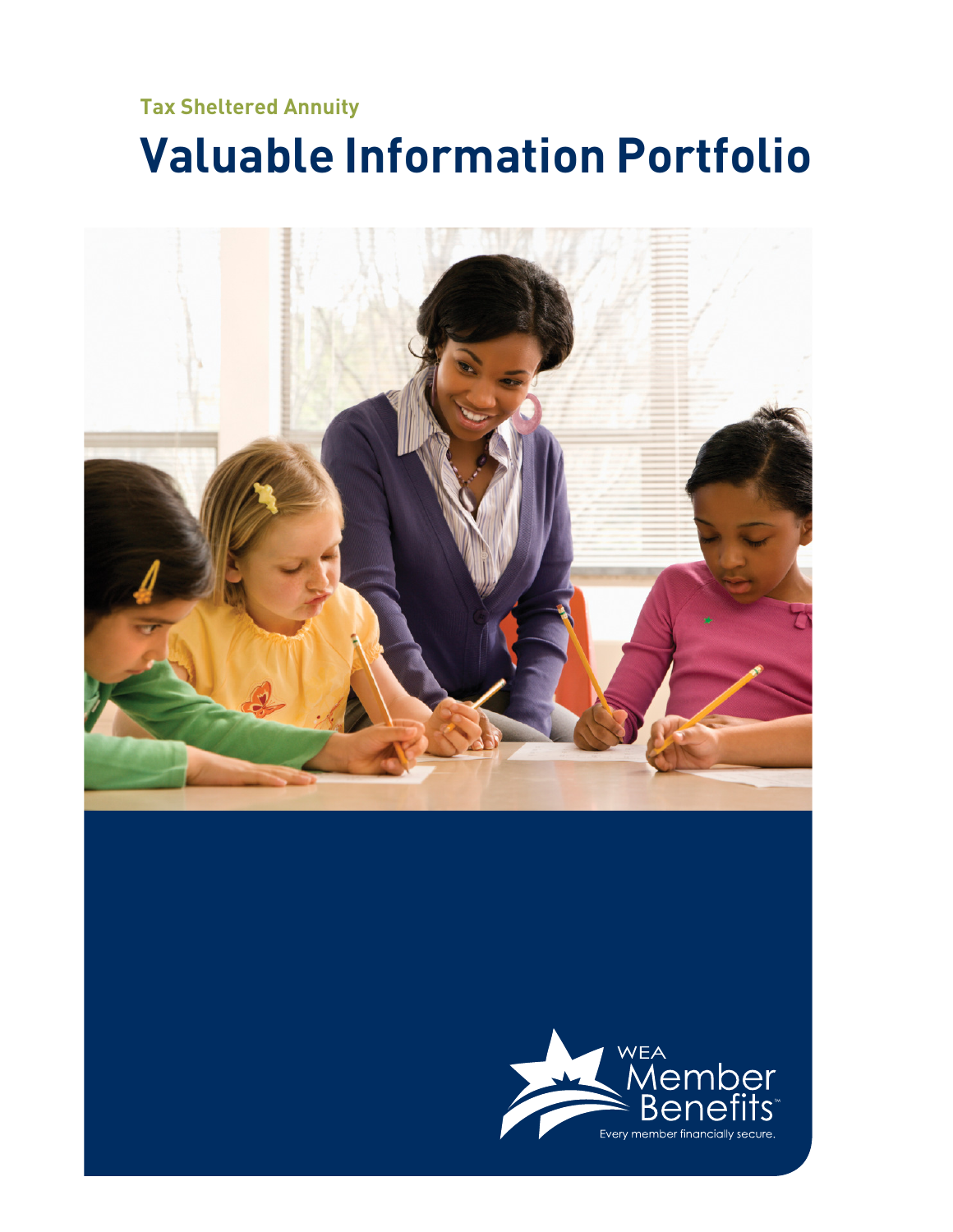# Valuable Information Portfolio

This TSA 403(b) program information document is for informational purposes only and is designed to provide general information about the WEA TSA Trust and our 403(b) administration services. Your 403(b) plan is governed by the terms of your employer's plan document. Your rights as a participant in the WEA TSA 403(b) program are controlled by the underlying WEA TSA Trust document and the underlying investment contracts. This document is a general description of the WEA TSA program as of January 2016. All program features and fees are subject to change in a manner consistent with federal and state law and the Trust document. Nothing in this document should be interpreted as providing legal or tax advice. You should consult with your legal or tax advisor regarding your personal legal or tax issues.

#### 1. WEA TSA Trust

The WEA TSA Trust program was created in 1978 by the Wisconsin Education Association, Inc., as a service for its members. The WEA TSA Trust enables employers to join together to obtain TSA benefits for their employees in accordance with Section 403(b) of the Internal Revenue Code (IRC). The grantors of the WEA TSA Trust are the school districts that participate in the TSA program by making contributions on behalf of their employees or pursuant to salary reduction agreements with their employees. Contributions are promptly forwarded to either an insurance company for investment in a group annuity contract or to a custodial account investing in products by regulated investment companies (i.e., mutual funds) according to the instructions of the participant/employee. The WEA TSA Trust is, in effect, a pass-through entity that, through its massed volume, allows participants to obtain the most favorable guaranteed annual rate of return from the insurer of the group annuity contract and to gain access to otherwise unavailable mutual fund investment opportunities.

## 2. Group 403(b) Contracts

All contributions received from grantors or participants are held in trust for the exclusive benefit of the participants and their beneficiaries and for the payment of the expenses of the WEA TSA Trust. All contributions are timely invested in either a group annuity contract or in the shares of an investment company (mutual fund) held in a custodial account. The group annuity contract investment option, referred to as the Prudential Guaranteed Investment, is issued to the WEA TSA Trust by a licensed insurance company. (Please request the fact sheet for additional information on the Prudential Guaranteed Investment contract.) Mutual funds are available with differing investment strategies. The contract with the insurance company issuing the group annuity contract is referred to as a 403(b) group annuity contract. The mutual fund investments are referred to as group  $403(b)(7)$ custodial accounts.

The WEA TSA Trust agreement authorizes the Trustees to use more than one 403(b) group annuity contract or  $403(b)(7)$  custodial account, if doing so will benefit the WEA TSA Trust's participants, and to allocate contributions between or among group 403(b) annuity contracts and 403(b)(7) custodial accounts pursuant to established and communicated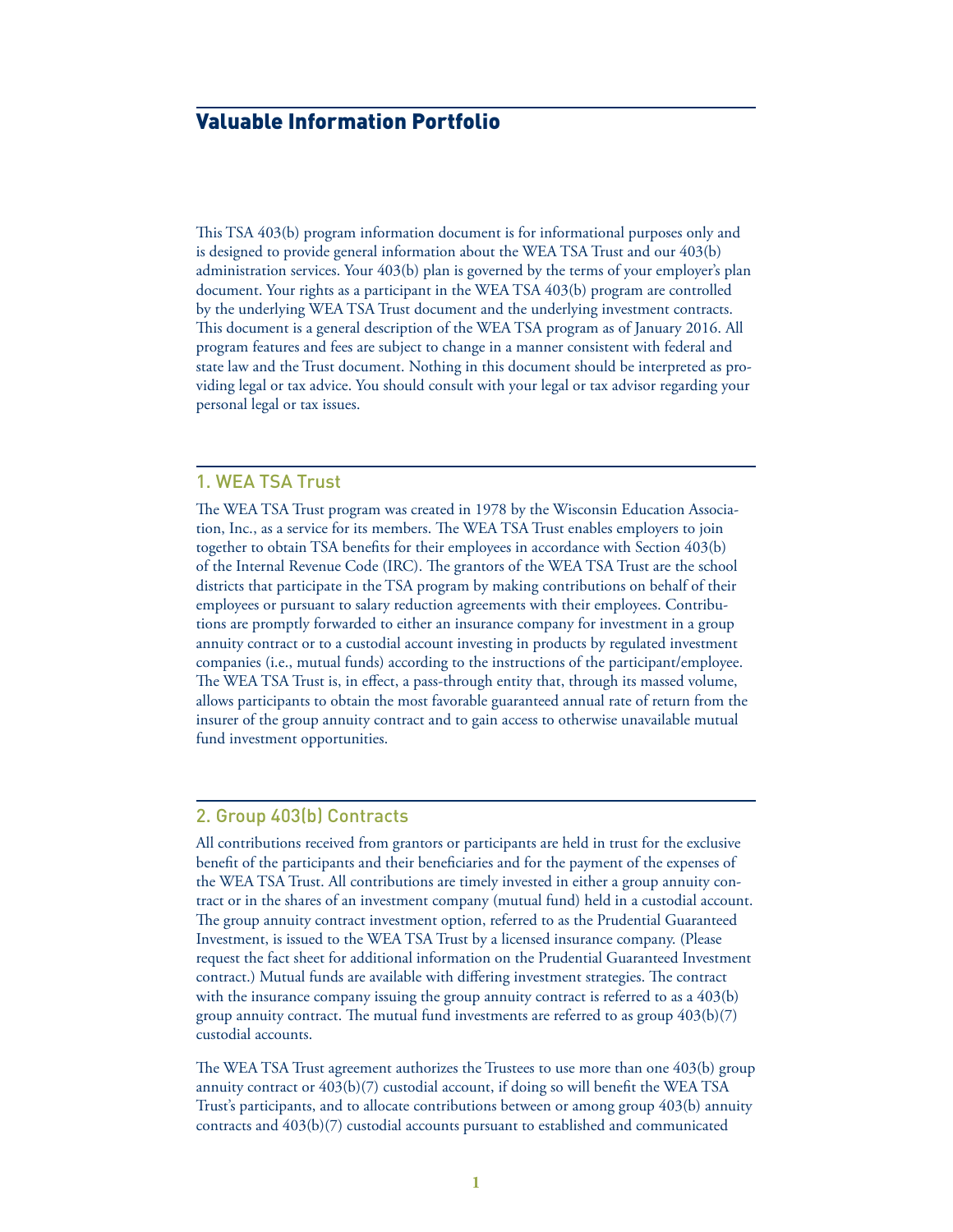procedures. The WEA TSA Trust agreement reserves to the Trustees the right to change any or all of the provisions of the group 403(b) contracts or the WEA TSA Trust agreement at any time. Changes may be retroactive to the extent necessary to meet the requirements of any law or regulation issued by any governmental agency to which the WEA TSA Trust is subject.

# 3. Eligibility and Participation

Participants in the program must be employed by a grantor (i.e., a school district that has signed a Joinder Agreement accepted by the WEA TSA Trust's Trustees). If your employer does not have a collective bargaining relationship with an affiliate of Wisconsin Education Association Council (WEAC), you may still participate if you are a member of WEAC and your employer is willing to sign a Joinder Agreement. If you are not an employee of a grantor but are a current member of WEAC, you may transfer TSA account balances into a WEA TSA Trust account; however, you may not make contributions into your account through salary reduction.

If you cease to be an employee of a grantor (e.g., due to retirement, change in occupation, or change in employment to an employer without a WEAC-affiliated bargaining unit), you may leave your accumulated contributions and earnings in the WEA TSA Trust.

#### 4. Contributions

Generally, the WEA TSA Trust can accept contributions made on behalf of a participant through a salary reduction agreement (referred to as employee or elective contributions) and contributions made by the employer as a benefit for the employee (referred to as employer or nonelective contributions). Contributions of either type can be made while you are an employee of a school district or other employer authorized to participate in the WEA TSA Trust program. Nonelective contributions for retirees are permissible for up to five years following the year of retirement.

The WEA TSA Trust will allocate all amounts received in good order from your employer to accounts selected by you. Such allocation received in good order shall generally occur within three business days of receipt from your employer or your employer's designee unless circumstances beyond the control of the WEA TSA Trust justify a later transmittal.

#### Employee (Elective) Contributions

Elective contributions, either before-tax or after-tax, to the WEA TSA Trust are made pursuant to a salary reduction agreement by which you authorize your employer to reduce your salary by a specified amount and to remit that amount as a contribution to your WEA TSA Trust account. You may enter into as many salary reduction agreements each year as your employer allows. A salary reduction agreement is required whenever an employee opens an elective 403(b) account, increases an existing elective contribution amount, adds a lump-sum amount, decreases an existing elective contribution, or resumes elective contributions after terminating a previous salary reduction agreement. You may stop elective contributions at any time during a taxable year by terminating your salary reduction agreement. (Some school districts have imposed restrictions on when and how often a salary reduction agreement may be changed during the year. You must check with your district's business office on its requirements.)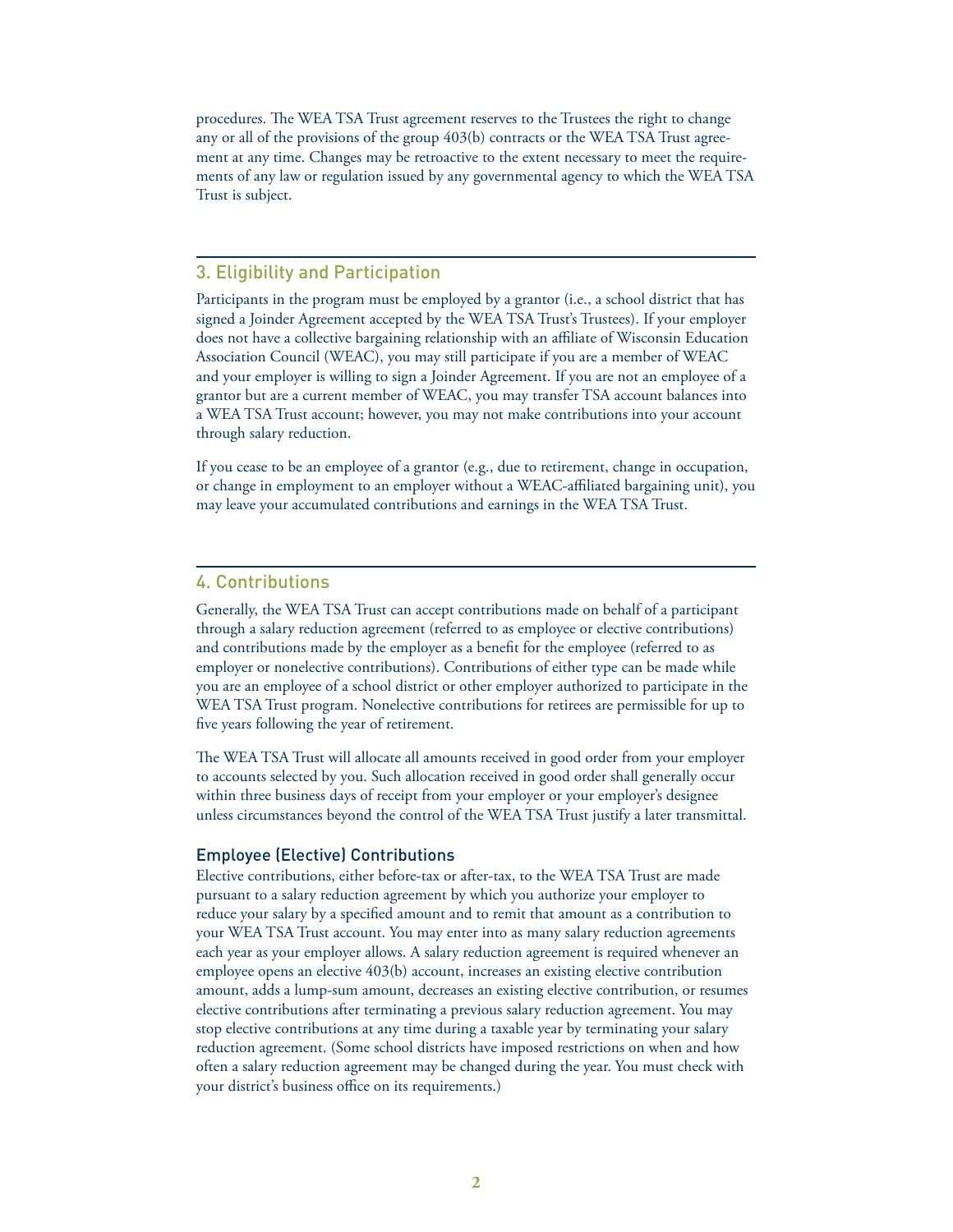You may be eligible to make before- and/or after-tax elective contributions. Please check with your employer.

#### Employer (Nonelective) Contributions

The WEA TSA Trust can accept nonelective contributions made on your behalf. All nonelective contributions are before-tax contributions.

#### Limitations on Contributions

The IRC imposes two limits on contributions to your WEA TSA Trust accounts. Your contributions in a tax year are limited to the lesser of the items explained in paragraphs A and B below:

A. *402(g) Limitation on Elective Contributions.* Calendar-year salary reduction contributions to your WEA TSA Trust account, other 403(b) plans, any 401(k) plans, SIMPLE plans, and simplified employee pensions (SEP) may not exceed the annual Internal Revenue Code limits.

In addition to those limits, a catch-up contribution for persons with 15 or more years of service with their current employer may be permitted. Those people eligible for the catch-up provision may increase the annual elective contributions from the limit described above by the lesser of the following amounts:

- \$3,000
- \$15,000 less amounts excluded in prior years from this catch-up
- The excess of \$5,000 multiplied by the years of service with all employers minus the total salary reduction contributions from all employers in prior years
- B. A second annual catch-up contribution is permitted for an individual who is age 50 or older. Your employer may not allow this provision. Please check your employer's plan.

If eligible, an individual may combine the increased contribution amounts allowed through both the 15-year catch-up and the age 50 catch-up. However, the IRS requires that, when an employee is eligible for both, the additional contributions apply first to the 15-year catch-up.

#### *The combined total of your before- and after-tax elective contributions cannot exceed the IRC limits.*

Any salary reduction contributions in excess of these limits are referred to as excess contributions. Excess contributions must be included in your taxable income for the year in which the excess contributions were made. If you do not request a withdrawal of excess contributions and the income earned thereon by March 1 of the following year, the excess must be included in your taxable income in both the year of contribution and the year the excess contribution is distributed to you as a benefit. To avoid these harsh tax consequences, all excess contributions should be withdrawn from your account on a timely basis. It is your obligation to notify the WEA TSA Trust of any excess contributions. Distributions will be made prior to April 15 of the year following the year in which the contributions were made. If you do not remove the excess by April 15, the excess will be reclassified and deemed a contribution for the next calendar year.

C. *415 Limitation on Employer Contributions.* An additional limit imposed by the IRC on contributions to your WEA TSA Trust account is a combined limit on the amount that may be contributed by both the employer and the employee to many retirement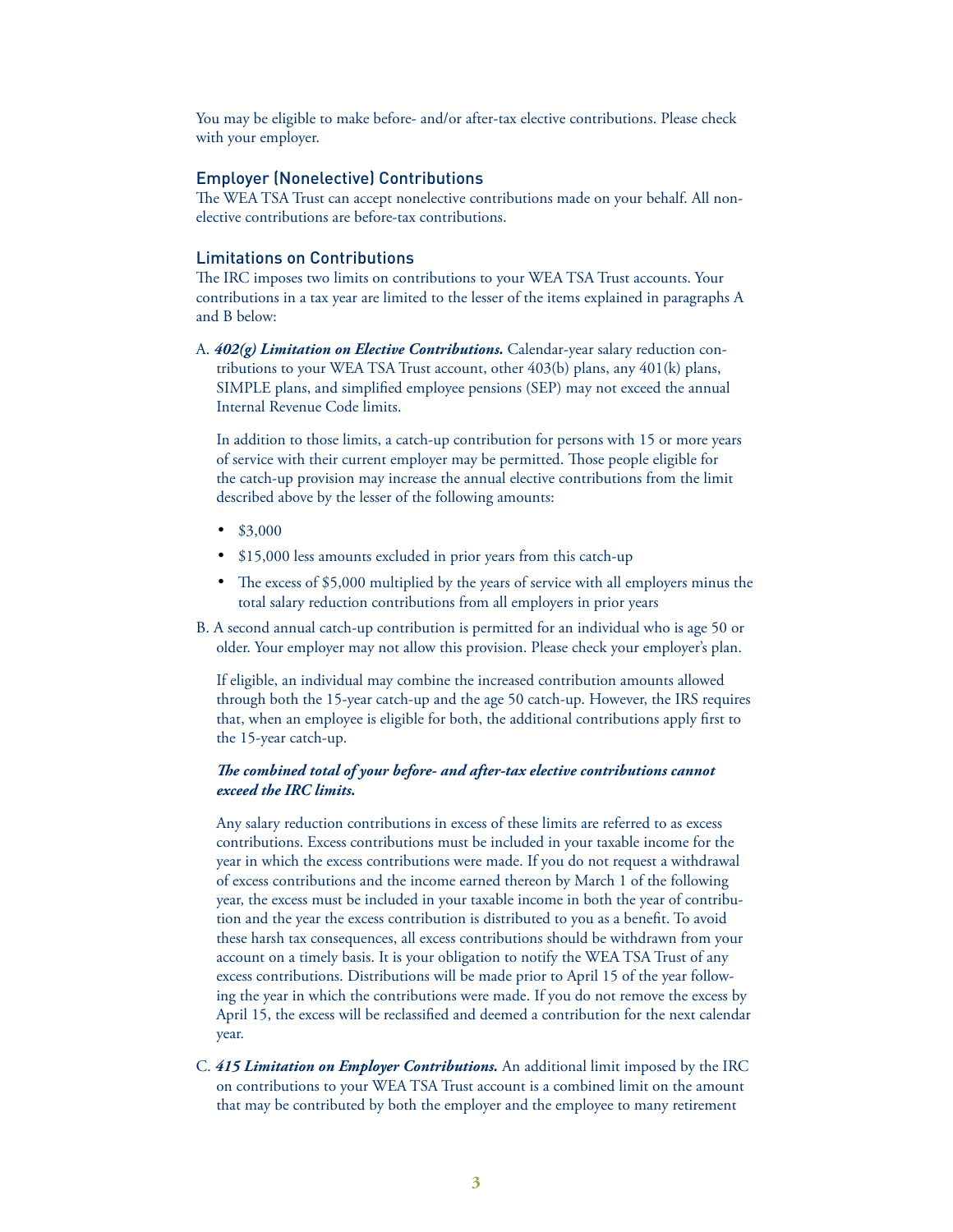vehicles (i.e., the WEA TSA Trust and qualified retirement plans, including SEPs, but not IRAs). This limitation does not apply to additions to your account from rollovers or from transfers. The combined limit that may be contributed to your account in any one tax year is the lesser of the following amounts:

- 100% of your compensation
- Limit stated in the Internal Revenue Code, including adjustments which may be obtained at www.irs.gov

If a timely, corrective distribution is not made, contributions in excess of this annual limit must be included in your gross income for income tax purposes. In addition, contributions to the mutual funds in excess of this limit are subject to a possible 6% excise tax.

The limits on contributions to your WEA TSA Trust account are complicated and subject to change from year to year. If you have questions, we recommend you consult with one of our TSA service representatives. We will calculate your contribution limitations if you provide the required data.

#### Exchanges, Transfers, and Rollovers to Your Account

If you have accumulated contributions and earnings in another 403(b), 401(a), 401(k), governmental deferred compensation 457(b), traditional deductible IRA, or SEP-IRA contract that you would like to deposit into your before-tax WEA TSA Trust account, you can arrange for the exchange, transfer, or rollover of your account balance, or a portion of it, to the WEA TSA Trust. The same is true for after-tax funds; however, Roth IRA funds cannot be rolled into your after-tax (Roth) TSA. The IRC limits some of these transactions unless a distributable event has occurred. Funds rolled into your account from non-403(b) plans will become subject to the general rules regarding 403(b) accounts. Contact the WEA TSA Trust for more information and assistance regarding exchanges, transfers, and rollovers from another 403(b), 401(a), 401(k), governmental deferred compensation 457(b), traditional deductible IRA, or SEP-IRA account to your WEA TSA Trust account.

If you receive a partial or total distribution from a 403(b) account, you may, under certain circumstances prescribed in the IRC and subject to a number of restrictions, continue the tax-deferred status of that distribution by properly rolling it over into a WEA TSA Trust account. Again, you should contact the WEA TSA Trust for assistance with the rollover of 403(b) account balances to your WEA TSA Trust account.

Exchanges, transfers, and rollovers are also restricted as described in Sections 15 and 16 of this portfolio.

## 5. Roth 403(b)

Roth 403(b) contributions are made with elective after-tax money. If the funds are distributed as a qualified distribution, both the contribution and the investment earnings are free from taxes. A Roth  $403(b)$  distribution is considered qualified if it is made after age 591/2 and the Roth 403(b) account has been in existence for at least five years.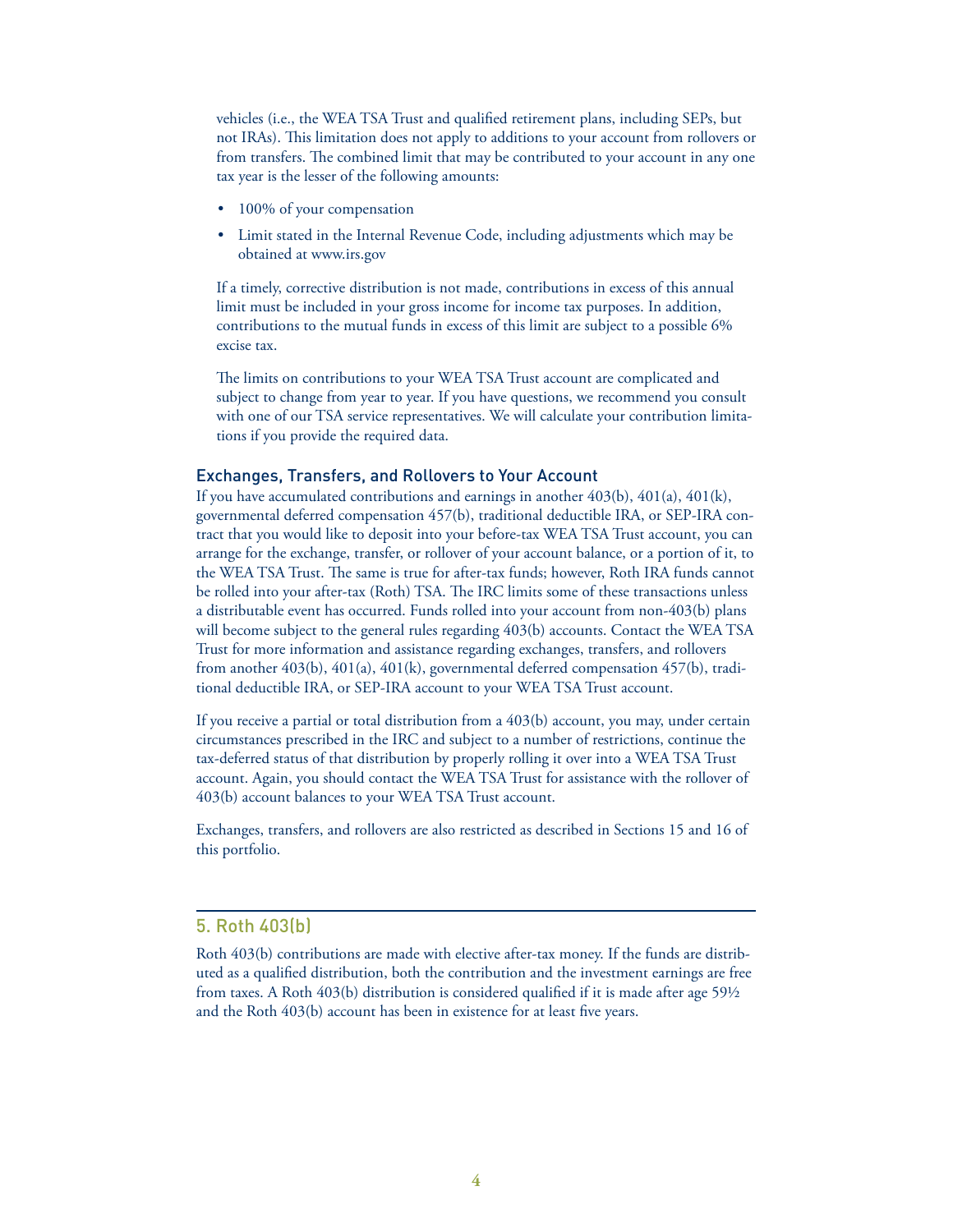#### 6. Investments

Your WEA TSA Trust account balance and contributions may be invested in the Prudential Guaranteed Investment, mutual funds, Target Retirement Funds, or any combination of the investments.

#### Prudential Guaranteed Investment

The Prudential Guaranteed Investment is designed for the individual seeking financial security and safety of principal. The credited annual rate of return is the prevailing current rate announced by the WEA TSA Trust. This rate is the effective annual yield earned by your account before any administrative fees are deducted.

Interest is compounded daily to produce the current annual yield prior to the deduction of administrative fees of the WEA TSA Trust and the WEAC IRA program. Principal and net credited interest are fully guaranteed by Prudential Retirement Insurance and Annuity Company (PRIAC). Such guarantees are based solely upon the financial strength and claims-paying ability of PRIAC.

The Prudential Guaranteed Investment is a group annuity product issued by PRIAC. Amounts contributed to the contract are deposited in PRIAC's general account. Payment obligations and the fulfillment of any quarantees specified in the group annuity contract are insurance claims supported by the full faith and credit of PRIAC. PRIAC periodically resets the interest rate credited on contract balances, subject to a minimum rate specified in the group annuity contract and subject to change. Past interest rates are not indicative of future rates.

PRIAC is compensated in connection with this product by deducting an amount for investment expenses and risk from the investment experience of certain assets held in PRIAC's general account. PRIAC uses a portion of its aggregate revenue to reimburse WEA TSA Trust and WEA Member Benefit Trust for record-keeping expenses incurred in connection with the WEA TSA Trust and WEAC IRA programs.

#### Mutual Funds

You may direct the WEA TSA Trust to allocate all or a portion of your contributions and/ or account balances to one or several mutual funds. We do not guarantee the investment performance of any amounts allocated to the mutual funds.

Mutual fund investments are subject to the risks of changing economic conditions and the ability of the fund's management to administer such changes. The value of each mutual fund account will vary. Shares of the mutual funds specified by the participant are purchased by the WEA TSA Trust at their net asset value. We reserve the right to change the available mutual funds.

Target Retirement Funds, also known as lifecycle funds, invest in mutual funds using an asset allocation strategy designed with a specific target date in mind. The fund will invest more in stock the further away it is from the target date and transition from stocks to fixed income investments as it approaches the stated target date. While Target Retirement Funds are diversified investments, they do not protect against losses in a declining market.

For more information on the available mutual funds, download a prospectus at weabenefits.com/investments.

Keep in mind that mutual fund investments are not guaranteed and may gain or lose value. Past performance is no guarantee for future results. Future performance may be lower or higher than past performance.

Before investing in any mutual fund, call WEA Trust Member Benefits at 1-800-279-4030 to request a prospectus. We advise you to read it carefully and consider the fund's investment objectives, risks and charges and expenses carefully before investing. The prospectus contains this and other information about the investment company.

The mutual funds that are offered by WEA Trust Member Benefits may charge a redemption fee. These fees are applied to shares that are acquired through purchases, including, but not limited to, contributions, trades, exchanges, transfers, and rollovers, and the subsequent sale occurring with the specified time frame. For more information about redemption fees, please refer the to mutual fund prospectus.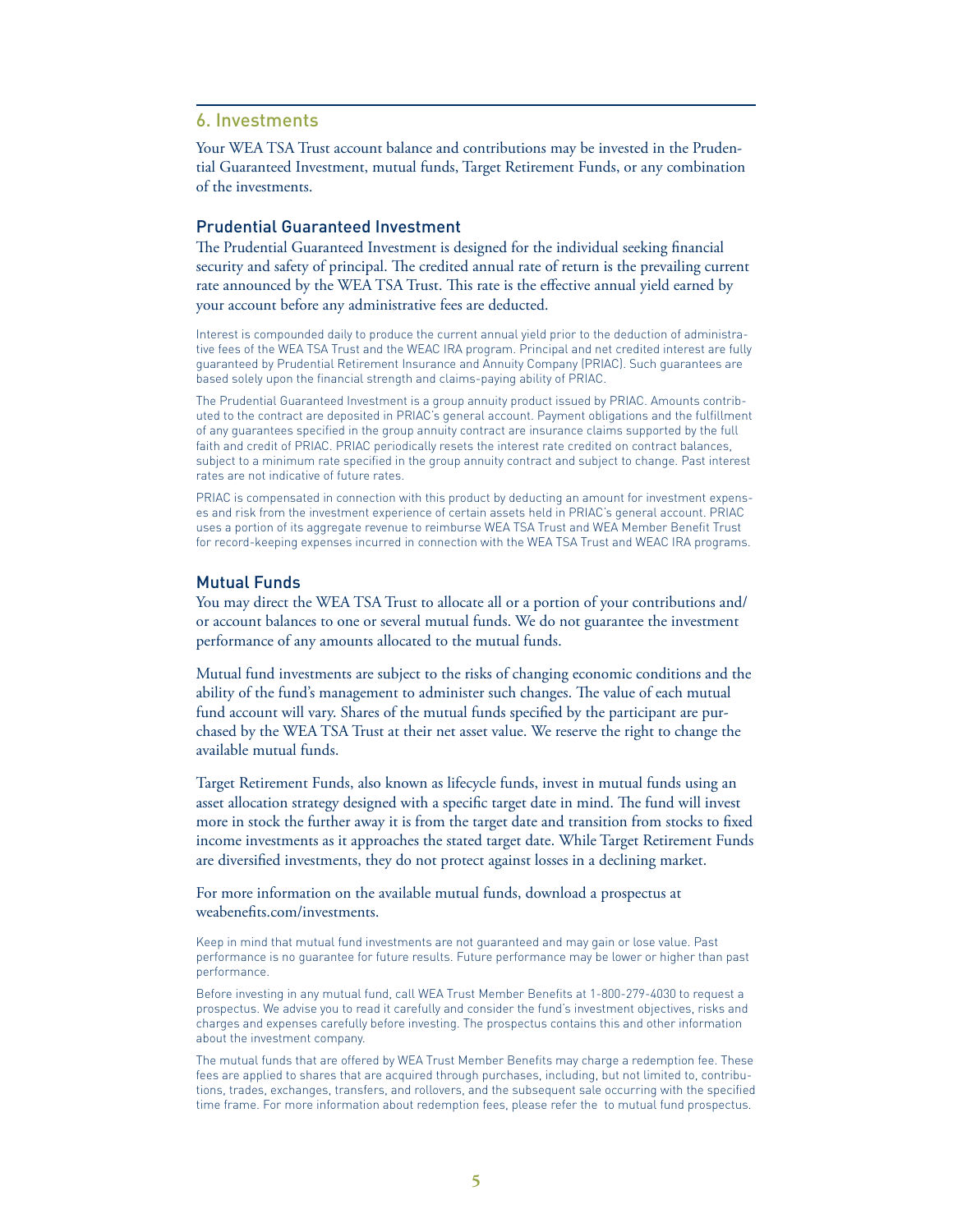Target retirement funds invest in a mix of stock and bond funds that steadily become more conservative as they approach their target date. The principal value of a target retirement fund is not guaranteed and may gain or lose value now and after its target date.

The 403(b) retirement program is offered by the WEA TSA Trust. TSA program registered representatives are licensed through WEA Investment Services, Inc., member FINRA.

#### Investment Allocations

You may direct the WEA TSA Trust to invest your current account balances and future contributions in any combination of the Prudential Guaranteed Investment and available mutual funds.

All allocations must be made in whole numbers and not in fractions of a percent.

#### 7. Trades Between Investments Within the WEA TSA Trust Program

As your needs and market conditions change, you may make changes to your account at no charge.

The mutual funds that are offered by WEA Trust Member Benefits may charge a redemption fee. These fees are applied to shares that are acquired through purchases, including, but not limited to, contributions, trades, exchanges, transfers, and rollovers, and the subsequent sale occurring with the specified time frame. For more information about redemption fees, please refer to the mutual fund prospectus.

You may authorize the WEA TSA Trust to act upon your voice telephone instructions to licensed staff to execute trades among investments. For your protection, we record all transaction-related telephone calls.

In addition, trades may be initiated through the **your MONEY**<sup>™</sup> portal on our Web site (weabenefits.com). *your* **MONEY**<sup>"</sup> requires a confidential password as part of the process.

The WEA TSA Trust will not be liable for acting upon instructions believed to be genuine.

#### 8. Changing Your Future Contribution Allocation

If your investment objectives change, you may change the allocation of your future contributions among the Prudential Guaranteed Investment and the mutual funds. This may be done for both elective and nonelective contributions. To access your account, go to our Web site at weabenefits.com. Click on *Access Your Account* under the Retirement tab to access *your* MONEY". You may also contact one of our consultants to reallocate your future contributions.

# 9. Account Records and Reports

We will establish and maintain individual records of your contributions and your earnings. We will also maintain separate individual records for your before-tax and after-tax employee (elective) contributions, any qualified voluntary employee contributions (QVEC) that you made to the WEA TSA Trust, and employer-paid (nonelective) contributions made to the WEA TSA Trust on your behalf.

Approximately 25 days after the end of each calendar quarter, you will receive a statement from us showing the beginning and ending balances of your accounts and a summary of all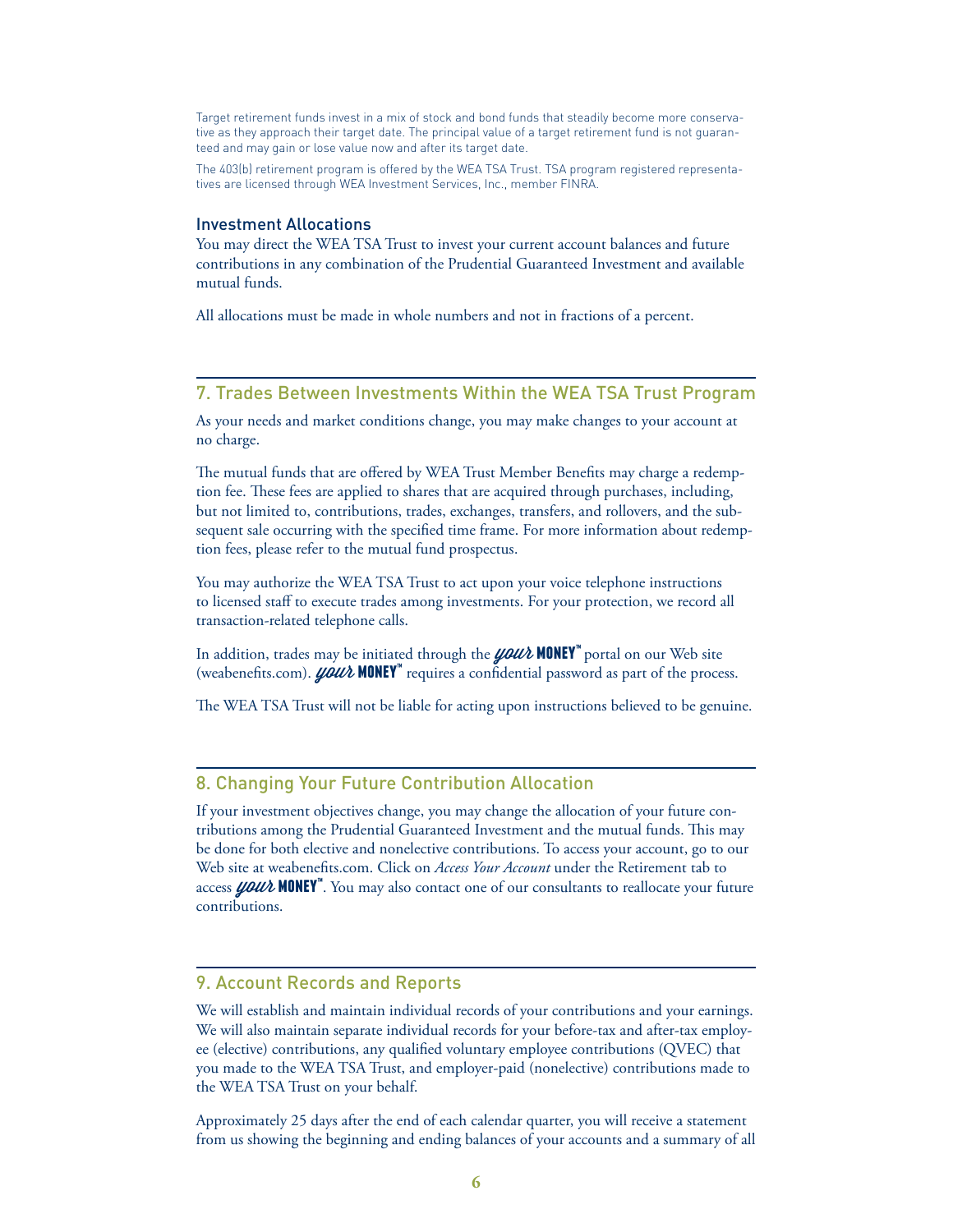transactions during the quarter, including contributions, service fees, earnings, exchanges, and withdrawals.

You always have a fully vested interest in your elective contributions of your account. Your employer may impose a vesting schedule on the nonelective portion of your account.

Vesting is the process in which you accrue nonforfeitable rights, benefits that belong to you, over employer (nonelective) contributions that are made to your 403(b) account. Nonforfeitable rights accrue based on the number of years of service you have obtained. Please consult with your employer's plan document for information about the vesting schedule associated with your nonelective contributions.

The account is owned solely by you. WEA TSA Trust accounts are nontransferable and nonforfeitable. They may not be sold, assigned, or pledged as collateral for a loan, as security for the performance of an obligation, or for any other purpose.

#### 10. Service Fees

The WEA TSA Trust agreement authorizes the Trustees to establish reasonable service fees to pay the operational expenses incurred by the WEA TSA Trust. For additional information on service fees, please refer to the current *Fee Schedule* available upon request.

While service fees and charges are subject to change by the Trustees, any change in service fees will be prospective in effect, and you will be provided with at least 30-days' written notice.

#### 11. Surrender Fees

We do not charge surrender fees or penalties.

#### 12. Loans

As of January 15, 2016, WEA TSA Trust has the ability for in-service distributions in the form of plan loans. Loan value may be up to 50% of the vested account balance or \$50,000, whichever is less, with a minimum loan amount of \$1,000. Members who elect to take a loan will need to pay the loan back within 5 years through automated withdrawals (debits) from a financial institution that are electronically transmitted through the Automated Clearing House to be paid on the 20<sup>th</sup> of each month. If a member decides they want to proceed with a loan, there will be a \$200 loan origination fee and the effective interest rate will be calculated using Prime +1 percent. Upon termination of employment, the loan will need to be paid back in full within 90 days or it will be deemed a premature distribution and subject to the IRS 10% early withdrawal penalty. Please contact us to see if your 403(b) is eligible for an in-service loan as not all employers are allowing loans at this time.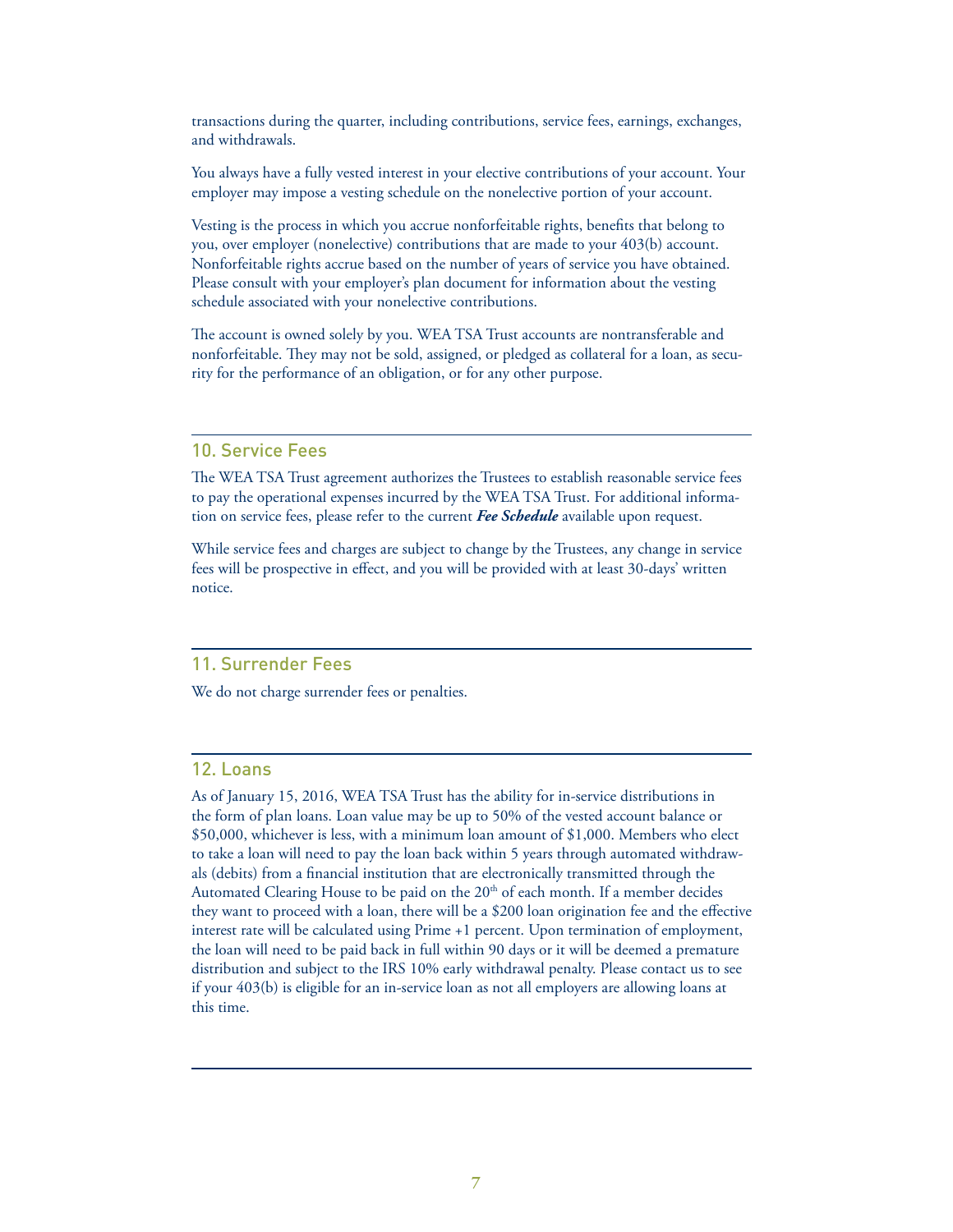# 13. Beneficiary Changes

You have the right to designate the beneficiary(ies) who will receive your account in the event of your death. You may designate one or more beneficiaries and contingent beneficiaries, and any such designation may be changed or revoked by a new, written designation signed by the participant on a form acceptable to and filed with the WEA TSA Trust. Each designation will completely revoke all prior designations. Beneficiary designations will be effective only if delivered to the WEA TSA Trust during your lifetime. If no designation of beneficiary is on file with the WEA TSA Trust or if no designated beneficiary is living at the time of your death, we will pay out in accordance with your employer's plan. If you are married at the time of your death, your spouse may have an enforceable claim on your account pursuant to Wisconsin's marital property law even if you have designated other parties as your beneficiaries. You may wish to consult your attorney on this matter.

Your beneficiary may choose to disclaim all or a portion of his or her inherited account to other named beneficiaries. For example, if you named your spouse as beneficiary and your children as contingent beneficiaries, your spouse has the right to disclaim all or a portion of his or her interest in the account, and the account proceeds would pass to your children. Your children would then be able to take distributions over their individual life expectancies. Disclaiming is not for everyone, but it could be a valuable estate-planning tool. You may want to consult your tax advisor or attorney.

# 14. Distributions and Withdrawals

#### **Retirement Benefits**

The withdrawal of money from your account is subject to various restrictions and limitations described in the following paragraphs. Subject to those restrictions, upon your retirement and at your written direction, the WEA TSA Trust will pay the amount in your account to you in any of the following ways:

- **Scheduled Payment Option**—You may elect to receive a fixed dollar amount, \$100.00 minimum, (monthly, quarterly, semiannually, or annually). The length of time these distributions continue (unless you stop or change them) may vary according to the performance of your investment options.
- *Partial Withdrawals*—You may take up to three withdrawals each year (minimum of \$500 each).
- *Exchange/Transfer/Rollover*—You may exchange/transfer/rollover your before-tax 403(b) account balance to another 403(b), 401(a), 401(k), governmental deferred compensation 457(b) plan, SEP-IRA, or traditional deductible IRA if eligible. You may also exchange/transfer/rollover your Roth 403(b) to another Roth 403(b), Roth 401(k), or a Roth IRA if eligible and if permitted under the terms of your employer's plan.
- *Total Withdrawal*—You may withdraw your entire account balance and pay regular income taxes on the distribution.
- *Declining Balance Withdrawal*—You can choose to have your account balance paid to you over a specific period of time. You must be under  $70\frac{1}{2}$  to select this option.

*Annuity Options:* A variety of annuity options are available to you at the time of your retirement, including:

*Period Certain and Life*—This option offers 5-, 10-, 15-, and in some cases, 20-year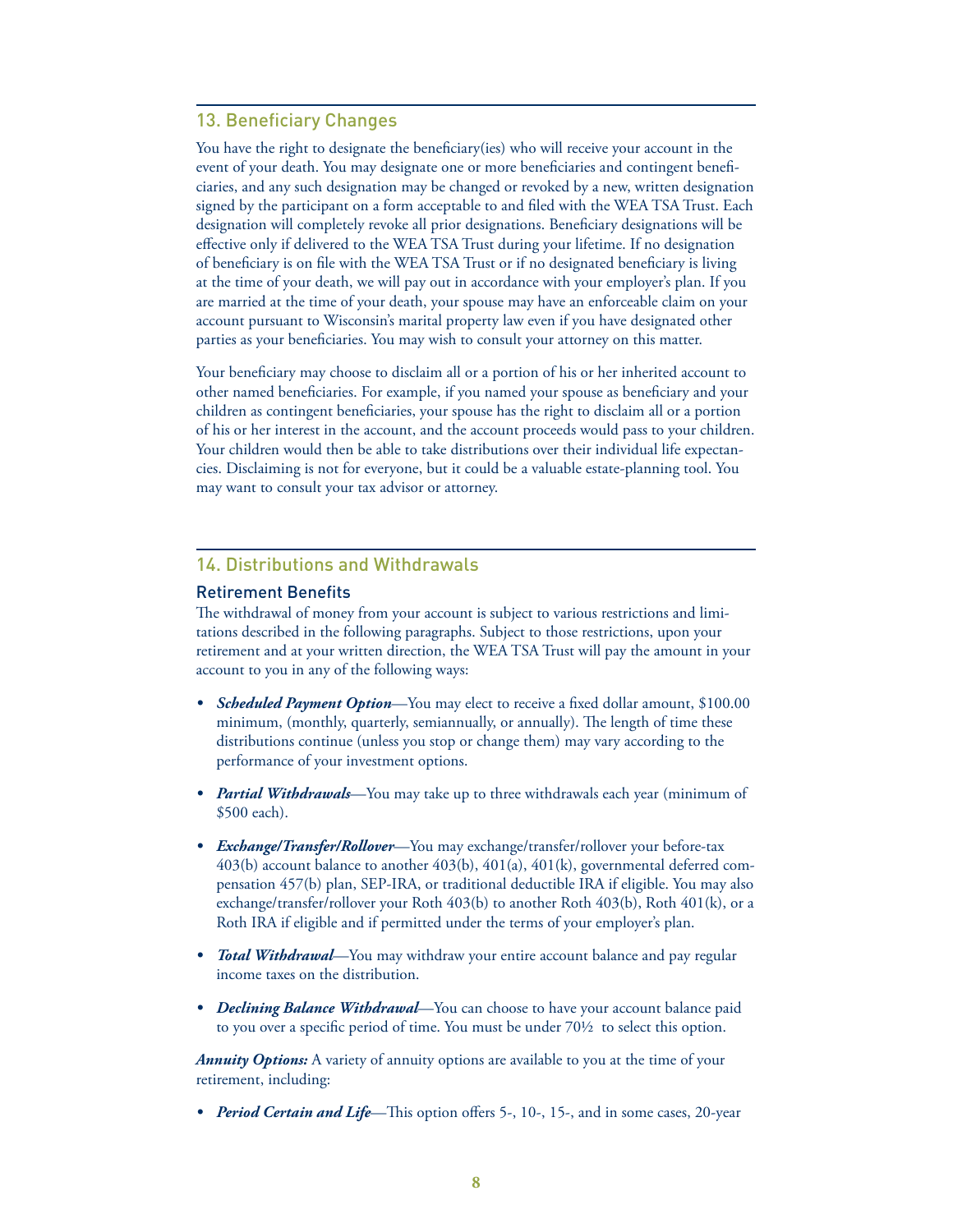certain and life payments. It provides for annuity payments for your life with a specific number of payments guaranteed. Should you die before the specified number of payments is exhausted, the remainder of the payments will be paid to your beneficiaries.

- *Lifetime Income/No Refund*—You receive monthly payments for life with no death benefit.
- *Joint and Survivor Annuity*—This option provides specified monthly payments jointly to you and your designated joint annuitant (one check, both payees named) for life. When either of the joint annuitants dies, the monthly payments continue to the survivor.
- *Period Certain Only Annuity*—This option provides a specified monthly payment for whatever fixed period of time you choose (i.e., 10 years, 15 years) but not for life. If you die prior to receiving all of the annuity payments, the remaining payments are made to your beneficiary.

#### General Restrictions

Section 403(b)(11) of the IRC restricts distributions attributable to elective contributions to the Prudential Guaranteed Investment and the mutual funds and nonelective contributions to the mutual funds and the earnings thereon. These restrictions prohibit distributions except when you attain age 59½, separate from employment, die, become permanently disabled, or encounter severe nancial hardship. Exceptions are also made for distributions required by a court order, used to purchase certain types of lifetime annuities, or received after either separation from service or retirement during the year in which a participant turns age 55 or older.

In the case of hardship withdrawals, please see your employer's plan document for availability. If hardships are available, please contact us for additional information on restrictions and possible tax implications.

#### WEA TSA Trust Withdrawal Policy

As indicated above, there are legal restrictions on withdrawals. In certain circumstances, the group 403(b) contract may impose further limits. The WEA TSA Trust agreement also authorizes the WEA TSA Trust to impose reasonable limitations on the withdrawal of less than all of an account and to establish reasonable rules governing participants' requests for withdrawals. Currently, the WEA TSA Trust permits you to make three withdrawals from your account each calendar year. In general, each withdrawal must be at least \$500 or 100% of your combined account value. Withdrawals of less than \$500 are permitted with the required minimum distribution (RMD) option. The minimum withdrawal option amount is \$100.

Furthermore, the WEA TSA Trust will withdraw from each of your investment types in the same proportion as they exist in your account at the time of distribution, unless otherwise specified.

#### Required Minimum Distributions (RMD)

Required distributions of accrued benefits from your WEA TSA Trust account must begin by April 1 of the year following the later of: (1) the calendar year in which you reach age  $70\frac{1}{2}$  or (2) the calendar year in which you retire. The penalty for failing to comply with these rules is a 50% excise tax on the difference between the amount that was required to be distributed and the amount actually withdrawn. As long as you maintain a WEA TSA Trust account, you will be notified of your RMD annually beginning the year you reach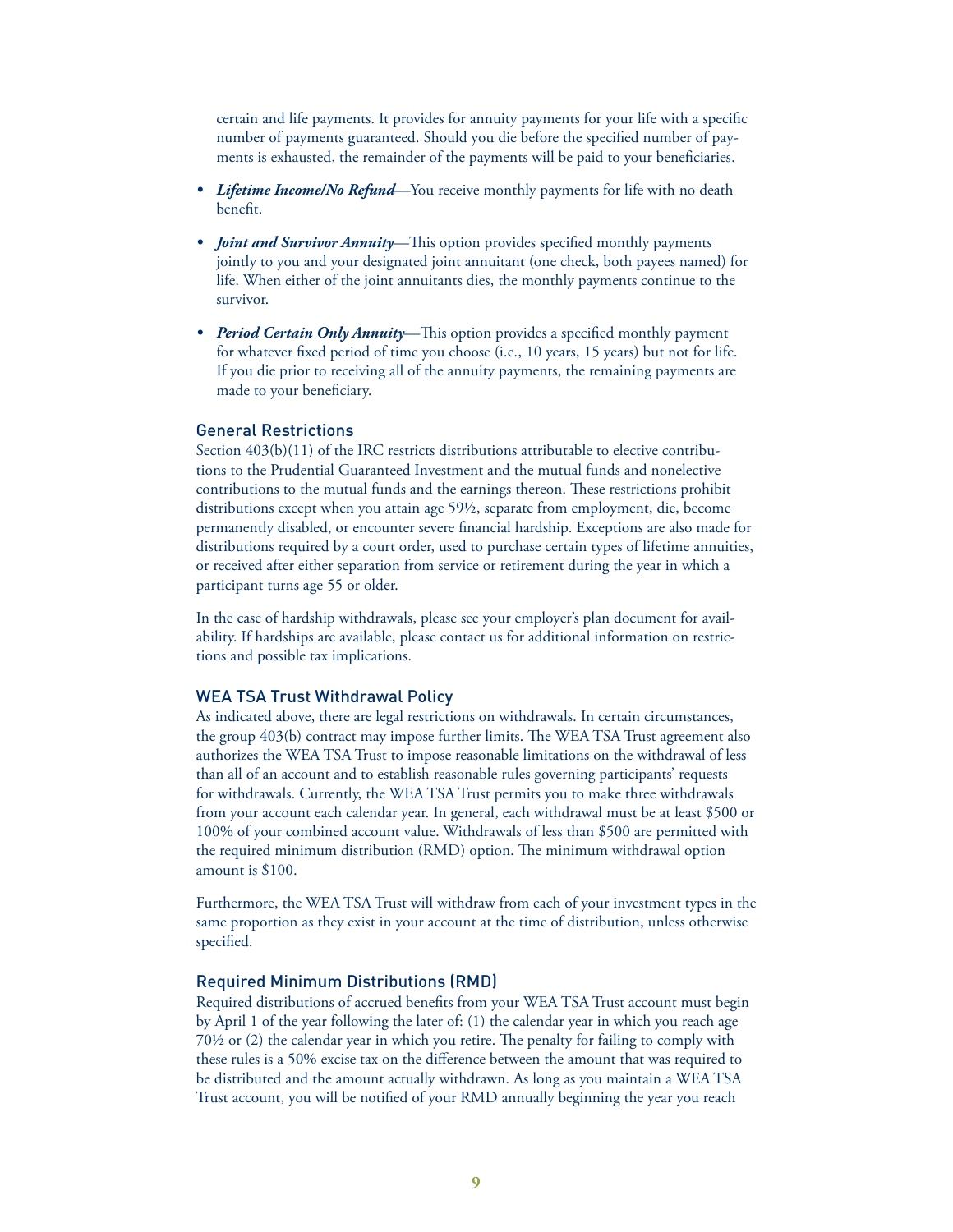age  $70\frac{1}{2}$ . Distributions must also comply with the incidental death benefit rules contained in Section 401(a)(9) of the IRC.

Unless instructed otherwise, the WEA TSA Trust will automatically disburse, prior to yearend, amounts sufficient to satisfy each participant's RMD attributable to WEA TSA Trust accounts.

#### Distributions After Death

In the event of your death, the beneficiary(ies) will be notified of his or her rights and options with respect to your account balance. For more information, call the WEA TSA Trust at 1-800-279-4030.

Beneficiaries may be able to keep the account at the WEA TSA Trust, choose from a number of distribution options, or they may disclaim the inherited account. They will be entitled to make investment decisions and trades with a tax-deferred account in the same manner as regular participants.

For instructions involving nonperson trusts, charities, or other complex beneficiaries, it is wise to seek appropriate legal counsel.

#### 15. TSA Rollovers

Subject to the terms of the employer plan and the withdrawal restrictions described in Section 14 of this portfolio, the IRC allows a tax-free rollover from your before-tax account to another 403(b) account, traditional deductible IRA, SEP-IRA, 401(a), 401(k), or governmental deferred compensation 457(b) plan, if eligible. Tax-free rollovers from your WEA TSA Trust after-tax (Roth) account may be rolled over to a Roth 401(k), Roth 403(b), or Roth IRA account. However, to ensure that a rollover is not subject to current taxes, complicated rules must be followed. Please contact us for information and assistance before initiating a rollover of your account.

All distributions eligible for rollover are subject to 20% federal income tax withholding unless they are directly rolled over to another 403(b) contract, 403(b)(7) custodial account, 401(a), 401(k), governmental deferred compensation 457(b), SEP-IRA, traditional deductible IRA, or Roth IRA, if eligible. Because the direct rollover rules change the way distributions from retirement plans are handled, please contact the WEA TSA Trust before initiating a request for distribution or withdrawal.

# 16. TSA Exchanges or Transfers

Please check your employer's plan document to confirm that exchanges or transfers of your 403(b) account are permitted. Subject to the withdrawal restrictions described in Section 14 of this portfolio, the IRC allows a tax-free exchange or transfer from your before-tax or after-tax (Roth) account to another 403(b). An exchange is money movement within the same employer plan from one 403(b) vendor to another employer-approved 403(b) vendor. A transfer is 403(b) money movement from one employer plan to another employer plan. A transfer is still considered to occur regardless if the money is staying within the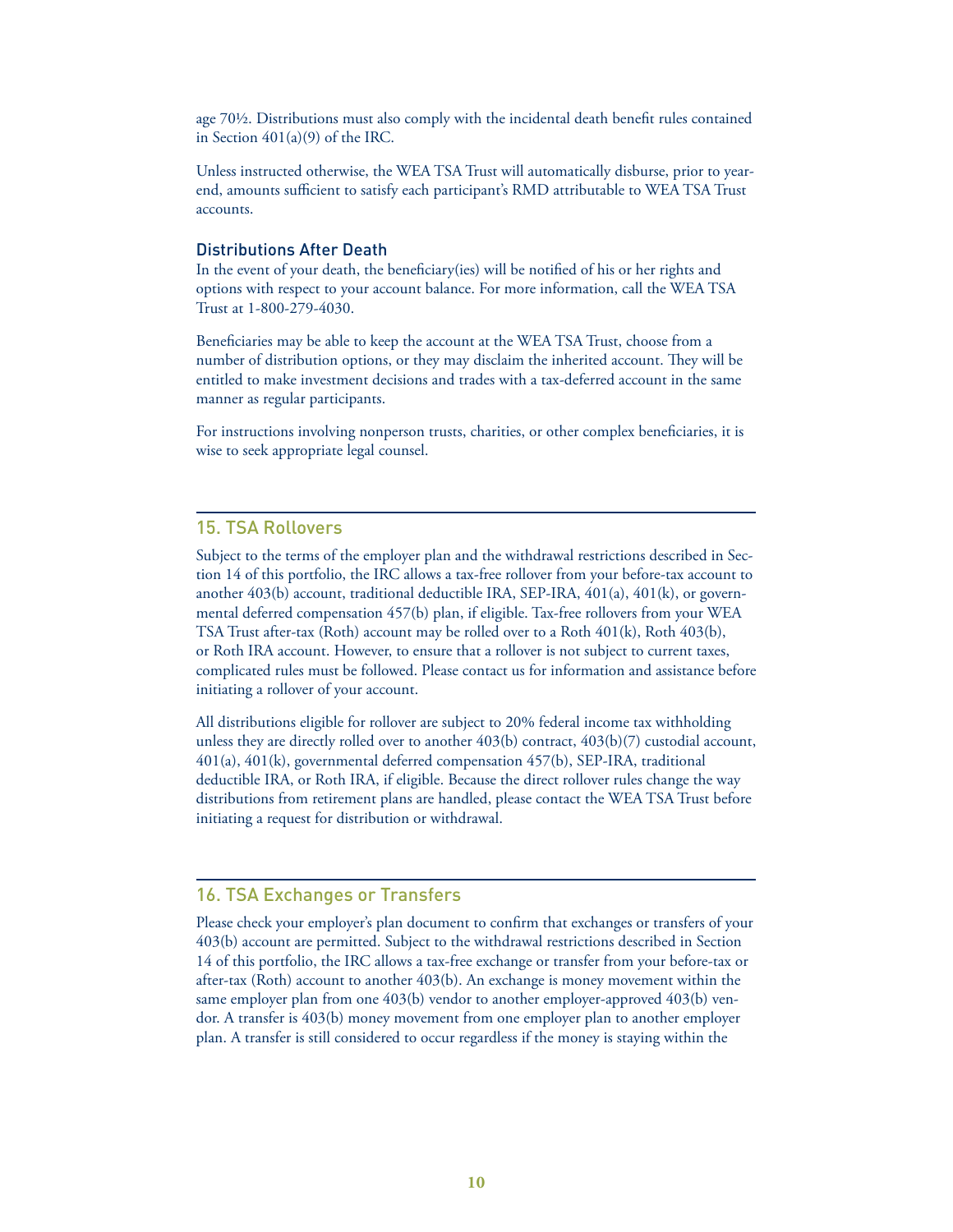same 403(b) vendor.

# 17. Withdrawal Rules for WEA TSA Trust Accounts

The Tax Reform Act of 1986 created regulations governing the withdrawal of elective contributions to your Prudential Guaranteed Investment that you make pursuant to a salary reduction agreement. As a result of the Technical and Miscellaneous Revenue Act of 1988, only the contributions and interest added to the Prudential Guaranteed Investment on or after January 1, 1989, are subject to the more restrictive withdrawal rules. All contributions invested in mutual funds (elective and nonelective) are subject to the more restrictive rules. The chart below illustrates the rules and related penalties. In-service distributions are limited by the terms of the employer plan.

#### Elective contributions and income in your Prudential Guaranteed Investment as of December 31, 1988<sup>1</sup>

(Pre-1989 Account Balance)

|                       | Eligible To        | 10% |
|-----------------------|--------------------|-----|
| Reason for Withdrawal | Withdraw Exise Tax |     |
|                       |                    |     |
|                       |                    |     |
|                       |                    |     |
|                       |                    |     |
|                       |                    |     |
|                       |                    |     |
|                       |                    |     |
|                       |                    |     |

#### Elective contributions to the Prudential Guaranteed Investment and income thereon and all amounts in mutual funds on or after January 1, 1989<sup>2</sup>

(Post-1989 Account Balance)

|                       | Eligible To <b>Eligible</b> | 10% |
|-----------------------|-----------------------------|-----|
| Reason For Withdrawal | Withdraw Exise Tax          |     |
|                       |                             |     |
|                       |                             |     |
|                       |                             |     |
|                       |                             |     |
|                       |                             |     |
|                       |                             |     |
|                       |                             |     |
|                       |                             |     |

<sup>1</sup> You must pay state and federal income taxes on the distributions from your 403(b) account. The 10% federal excise tax is in addition to these income taxes. Some states also impose an additional early withdrawal penalty.

2 It will become increasingly important for you to maintain records of your pre- and post-1989 contributions and interest if you wish to make any withdrawal prior to age 591/2 or retirement at age 55 or older.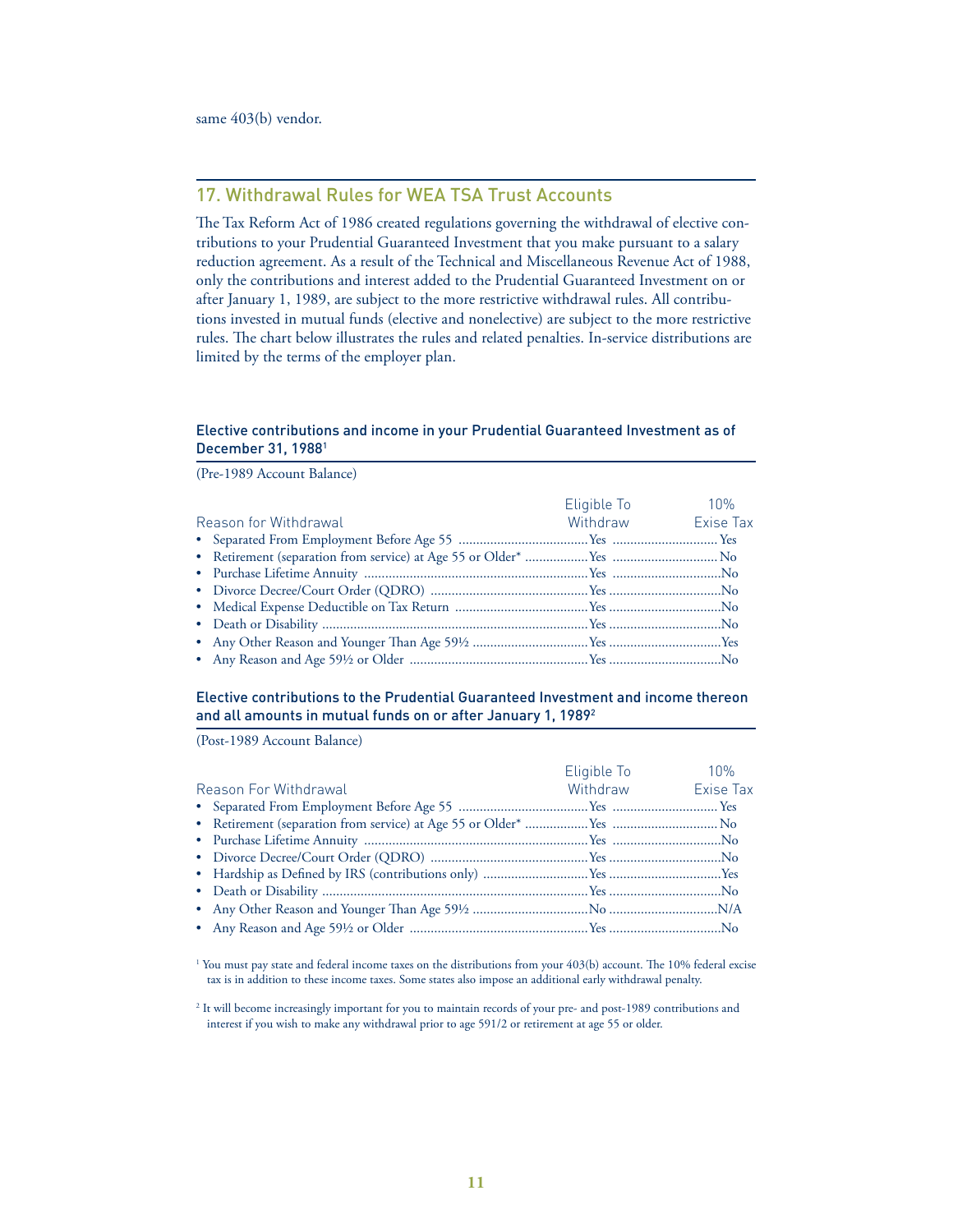\* If you are between the ages of 55 and 59½, you will need to le IRS form 5329 to claim your exception from the premature withdrawal penalty.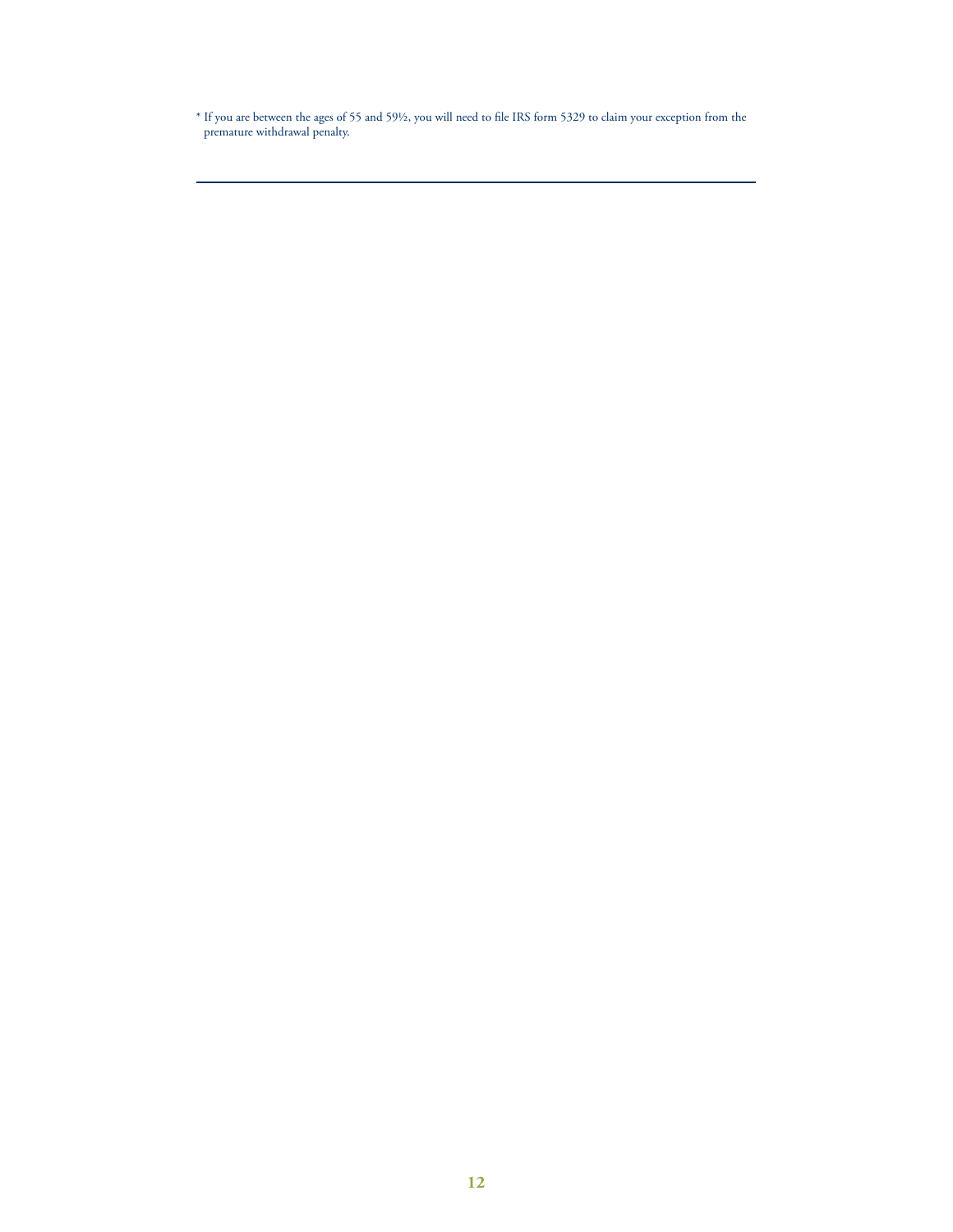The regulations governing the withdrawal of employer (nonelective) contributions to the Prudential Guaranteed Investment are less restrictive than those for employee contributions through salary reduction and all contributions to mutual funds.

| Reason For Withdrawal | Eligible To <b>Eligible</b> To<br>Withdraw Exise Tax | 10% |
|-----------------------|------------------------------------------------------|-----|
|                       |                                                      |     |
|                       |                                                      |     |
|                       |                                                      |     |
|                       |                                                      |     |
|                       |                                                      |     |
|                       |                                                      |     |
|                       |                                                      |     |

For any transfer made into or out of a 403(b) account after January 1, 1989, you should keep records that show your remaining December 31, 1986, and December 31, 1988, balances.

All materials contained herein has been carefully prepared and includes the most reliable information available to us on the date indicated. The legal rules governing or having an impact on tax-sheltered annuities are complicated and constantly changing. The information provided herein does not constitute legal advice by the WEA TSA Trust. We recommend that you consult with your tax, legal, or financial advisor before taking action with respect to your WEA TSA Trust account.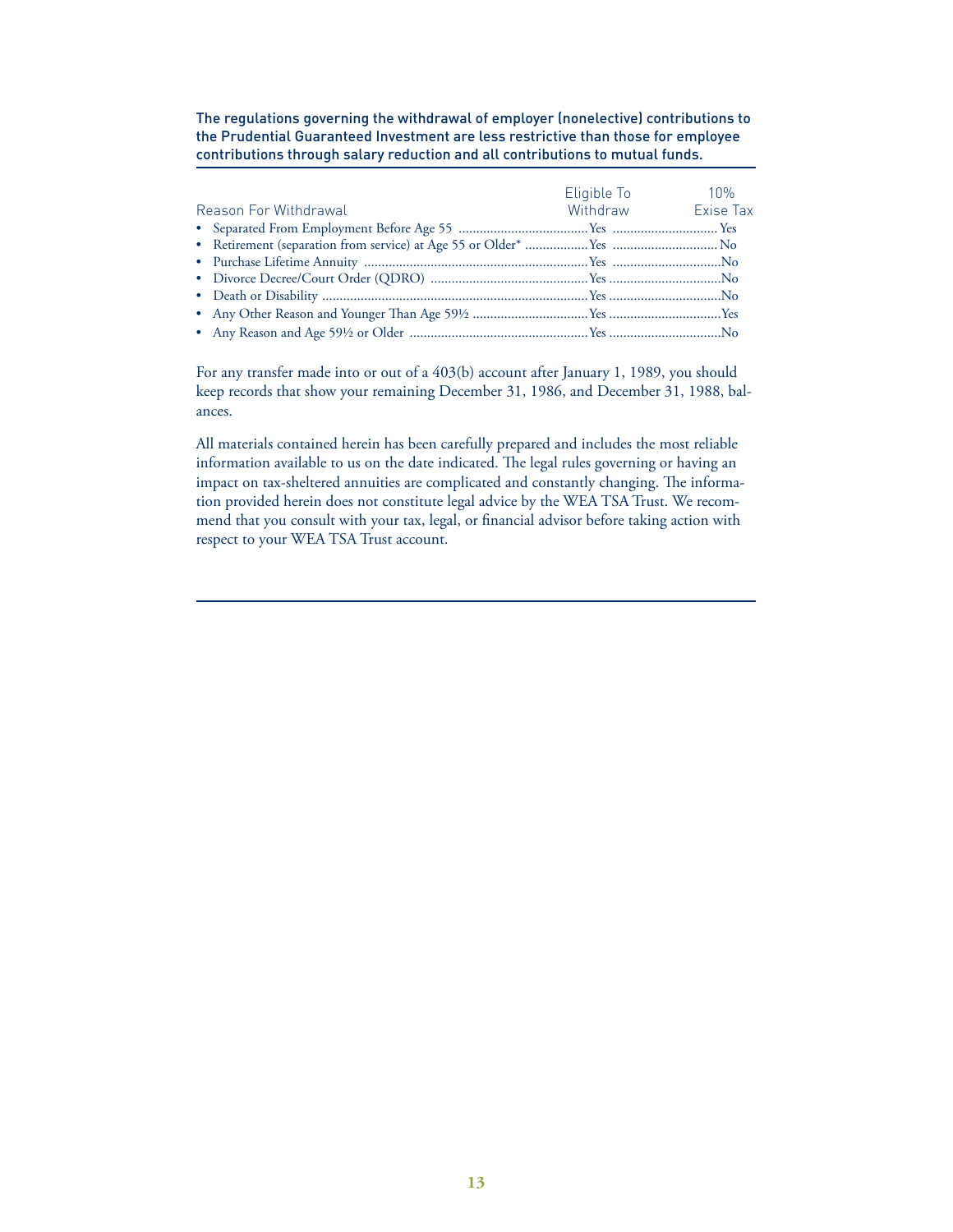# **Glossary**

Group annuity contract—The WEA Tax Sheltered Annuity (TSA) Trust investment choice referred to as the Prudential Guaranteed Investment.

Custodial account—Collectively, the investment choices referred to as mutual funds held on a custodial basis for all participants.

Prudential Guaranteed Investment—An investment choice only available to WEA TSA Trust participants. The principal amount is guaranteed. The annual rate of return is declared in October for the following year.

Mutual funds—Regulated investment companies owning securities of other companies for the mutual benefit of individual investors.

Elective contributions—Voluntary employee contributions to a 403(b) plan through salary reduction. Elective contributions may include pre-tax and/or after-tax (Roth) contributions.

Nonelective contributions—Employer-paid contributions to an individual's 403(b) account.

Excess contributions—Contributions to a 403(b) plan in amounts greater than allowed during a given calendar year.

Rollover—Transactions (e.g., moving money in and/or out) between tax-advantaged plans such as 403(b) to IRA or IRA to 403(b) after a qualifying event.

QVEC (Qualified Voluntary Employee Contributions)—A pre-1987 taxdeferred employee savings program. New contributions are no longer permitted; however, existing accounts follow rules similar to IRA rules.

**QDRO (Qualified Domestic Relations Order)**—Instructions from a court regarding 403(b) account ownership, often part of divorce proceedings.

IRC (Internal Revenue Code)— The body of laws governing taxation and related subjects.

Redemption fee—A fee collected by an investment company from traders practicing mutual fund timing. This penalty is used to discourage short-term, in-and-out trading of mutual fund shares. Generally, the fee is in effect for a holding period from 30 days to one year, but it can be in place for longer periods.

RMD (Required Minimum Distribution)—Annual IRS requirement to withdraw certain amounts from your 403(b) account, starting at the later of age 70½ or the year you retire. The amount is a function of your account balance and life expectancy.